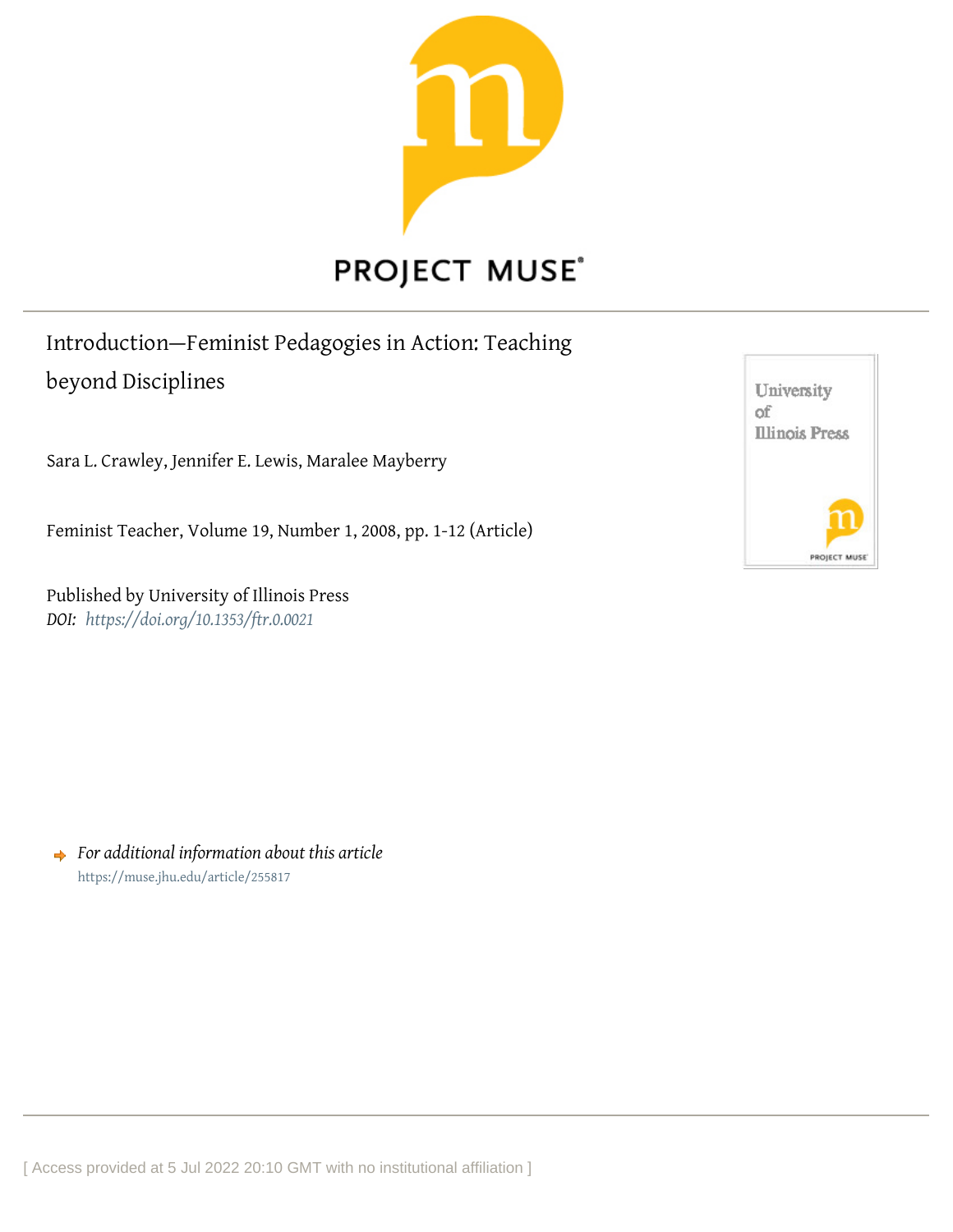# Introduction—Feminist Pedagogies in Action: Teaching beyond Disciplines

# Sara L. Crawley, Jennifer E. Lewis, Maralee Mayberry, Guest Editors

In the introduction to their 1999 anthology, *Meeting the Challenge: Innovative Feminist Pedagogies in Action*, Maralee Mayberry and Ellen Cronan Rose remind us of feminist scholarship's marginalized position in the larger educational context. The anthology was conceived as a detailed exploration of how feminist pedagogies can be implemented within a variety of classroom, university, and community settings with the goal of engaging readers in an "exchange of ideas and strategies that will enrich their classroom environments, stimulate their students, and address the pressing needs and problems of their communities" (xvi). Nearly ten years later, as a result of this publication and many others like it (note that *Feminist Teacher* itself has provided a vibrant forum for these discussions since 1984), we have a great deal of evidence to suggest that feminist pedagogy has moved from the margins, becoming a valued tradition in many academic settings. The plethora of innovative courses and pedagogical approaches feminist teachers have designed speaks to their commitment to creating an education process in which, as Carolyn Shrewsbury states, "a community of learners is

empowered to act responsibly toward one another and the subject matter and to apply that learning to social action" (8).

What we particularly appreciate from *Meeting the Challenge* is the intent of the editors to exemplify the hands-on, practical applications of feminist pedagogy within specific disciplines. There was, however, little attention in that volume to envisioning how these applications could be utilized in other disciplinary settings. With these specially themed and guest-edited issues of *Feminist Teacher*, "Feminist Pedagogies in Action: Teaching beyond Disciplines," our intent is not only to demonstrate hands-on applications of feminist pedagogies, but also to learn from each other's interpretations of feminist pedagogical techniques across disciplines. This desire to learn from each other raises a practical question: How do we recognize a pedagogy as feminist? In other words, if feminist pedagogies are not bound to a scholarly area of study, what are the commonalities that make a pedagogy feminist? It is necessary to outline some fundamental principles of feminist pedagogy to supply a framework for our discussion.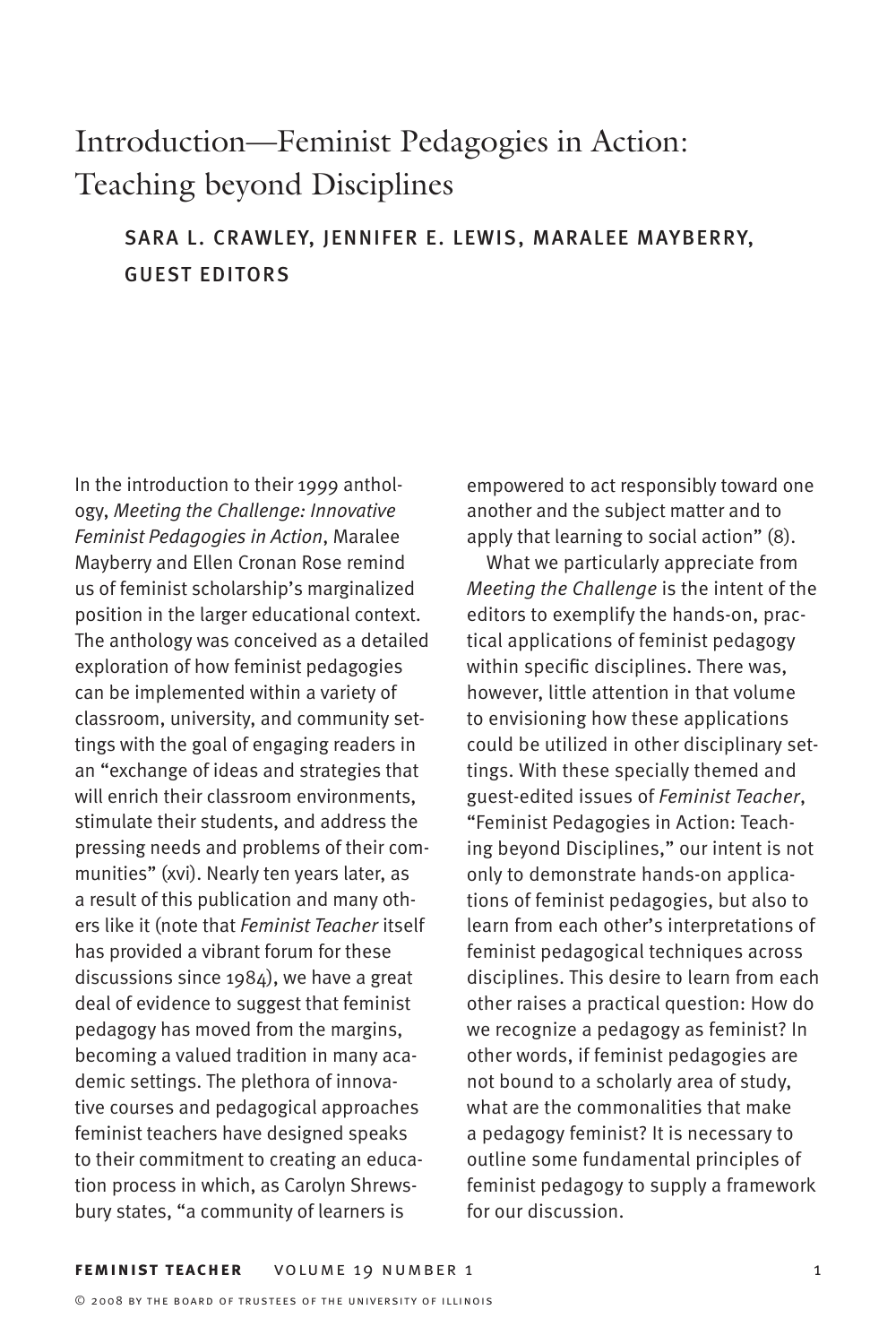# What Makes It Feminist?

As feminist scholars, we are routinely asked to support the legitimacy of our work by explicitly answering the question: What makes it feminist? Because feminist scholarship is not confined to a particular substantive topic (i.e., it is not just about studying women) nor to a particular method (e.g., qualitative research), but rather involves an epistemological stance, students and faculty newly exposed to feminism truly have difficulty understanding what exactly makes a particular study, methodology, or practice feminist. How do you know when you are doing feminist work? Although feminism is, in substance, always attentive to power differences that create inequalities, particularly those that create differential opportunities for women and men (but also those that create racial and ethnic, class-based, or sexuality-based inequalities), feminism is also an epistemological shift away from a history of androcentric bias in the sciences, social sciences, and humanities. As such, it is not just an "area study" (again, not just about "women") but something much deeper: a way of orienting to academic work that is attuned to power relations, both within the academy and within knowledge construction itself. So how does one orient to feminist work? What are the parameters of feminist scholarship, and can these parameters be extended to feminist pedagogy? We believe so.

In an anthology of research methodology, Mary Margaret Fonow and Judith A. Cook provide a simple but useful framework that characterizes a feminist orientation to the research process. Our contribution with this volume is to apply their framework more broadly than just to research methodology, because we

believe it captures the underlying principles of feminist epistemology: pedagogy and activism. Fonow and Cook describe the following four themes for the process of doing feminist work: the role of reflexivity, action orientation, attention to affect, and use of the situation at hand. Intended neither as discrete steps nor as mutually exclusive components within some particular method, but rather as touchstones for the fluid process of feminist research, these four themes are suitable for any research setting, pedagogical process, or activist project. They are, in essence, ethical principles for guiding feminist academic endeavors. Fonow and Cook's framework is so powerful because it is applicable regardless of discipline: it applies equally well to studies of nature (the sciences) and of culture (the humanities and social sciences). This divide remains the most difficult to traverse in conversations about feminist pedagogy.

## The New Challenge

Read together, this collection of articles challenges us to think about how feminist practices transcend the nature/culture disciplinary divide (see Haraway, *Modest*; Subramaniam; Weasel). Because disciplines have been organized differently (i.e., they emerge from different epistemological traditions), any particular pedagogical technique can have radically different outcomes, depending on the disciplinary context. In placing these articles together, we observed that feminist pedagogies in diverse academic settings do not always look the same, even when the pedagogies have similar underlying goals and are demonstrably feminist. Depending on the discipline, applying feminist pedagogies may require adding feminist content, or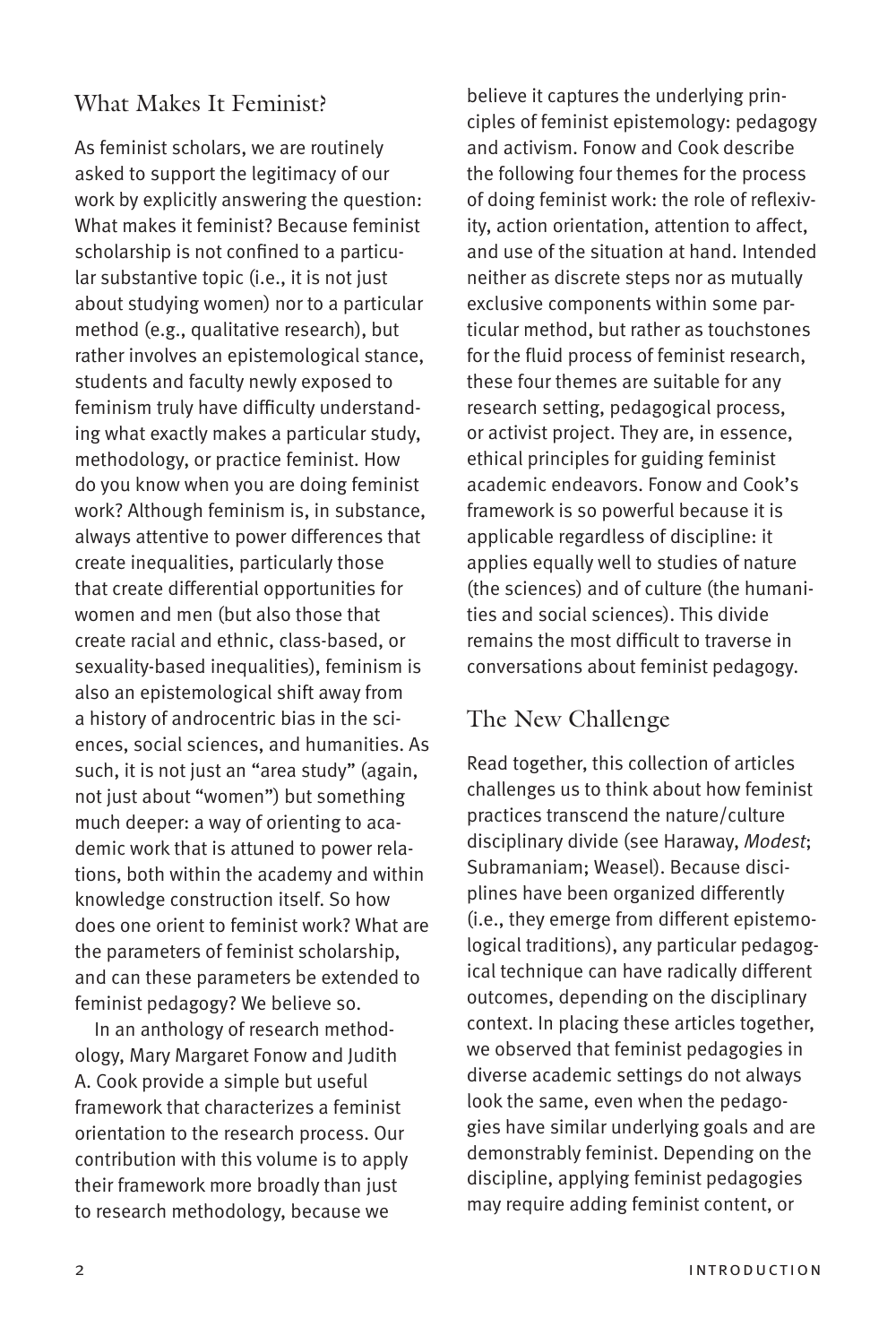it may mean simply changing classroom process to meet feminist pedagogical goals. Our goal in bringing this collection of articles together is not to make all disciplines look and feel the same, but rather to encourage feminist teachers across disciplines to understand the principles of feminist pedagogy that bind us together. Because feminist pedagogy embodies a concern for both what we teach and how we teach it (Kenway and Modra; Mayberry and Rose; Schniedewind), this volume contains illustrations of how scholarly content and classroom process are affected by re-envisioning traditional pedagogy. Regardless, the challenge remains when discussing our specific applications of feminist pedagogies in various disciplines and using that conversation to freely borrow from one another. As a result, we will collectively create a deeper understanding of the power of feminist pedagogies. We begin by using Fonow and Cook's framework to discuss how the articles within this collection exemplify similar ethical principles despite coming from different disciplines.

#### role of reflexivity

The role of reflexivity is a concept that suggests feminist scholars maintain and use constant awareness of one's own place in the power relations that comprise all academic pursuits. Fonow and Cook write, "By reflexivity we mean the tendency of feminists to reflect upon, examine critically, and explore analytically the nature of the research process" (2). A standard premise of feminist work is that the researcher cannot be separated from the research. Research is never objective in the sense of being devoid of power relations. When we pretend as though it can be, we are employing what Donna Haraway calls the

"God trick"—implying that knowledge simply exists, as though handed down by God (*Primate*). Haraway argues cogently that this perspective hides power relations rather than making them transparent, and that feminist researchers must always be open about their affiliations and attentive to their own place in reproducing power. So the feminist scholar should always strive toward considering her/his own role in the research process. Similarly, the feminist teacher must bring this attitude to the classroom. That is, feminist research, and similarly feminist teaching, requires reflexivity. How do I fit into the system of education, economics, politics, and so on? How does my disciplinary lens operate to shape that structure? How does my research or teaching enable others to understand their own places and their own power within the structure? For Fonow and Cook, reflexivity can include such things as consciousness raising with research participants, collaborative scholarship, and constantly considering the implicit role of researchers' identities in the research process. As a feminist teacher one must consider not only the power relations among classroom actors (e.g., teachers and students) but also the power relations implicit in knowledge construction, ultimately working toward empowerment of students. Engaging students in reflexivity requires encouraging them to articulate their own developing ideas. Two articles in this issue, those by Sara L. Crawley and by Donald J. Wink et al.<sup>1</sup> focus on pedagogical approaches that bring student voices into the learning process. Both articles apply pedagogical tools that are most familiar in the opposite traditional paradigm: Crawley uses a form of guided inquiry, common in the natural sciences, in a women's studies course, while Wink et al. use journaling,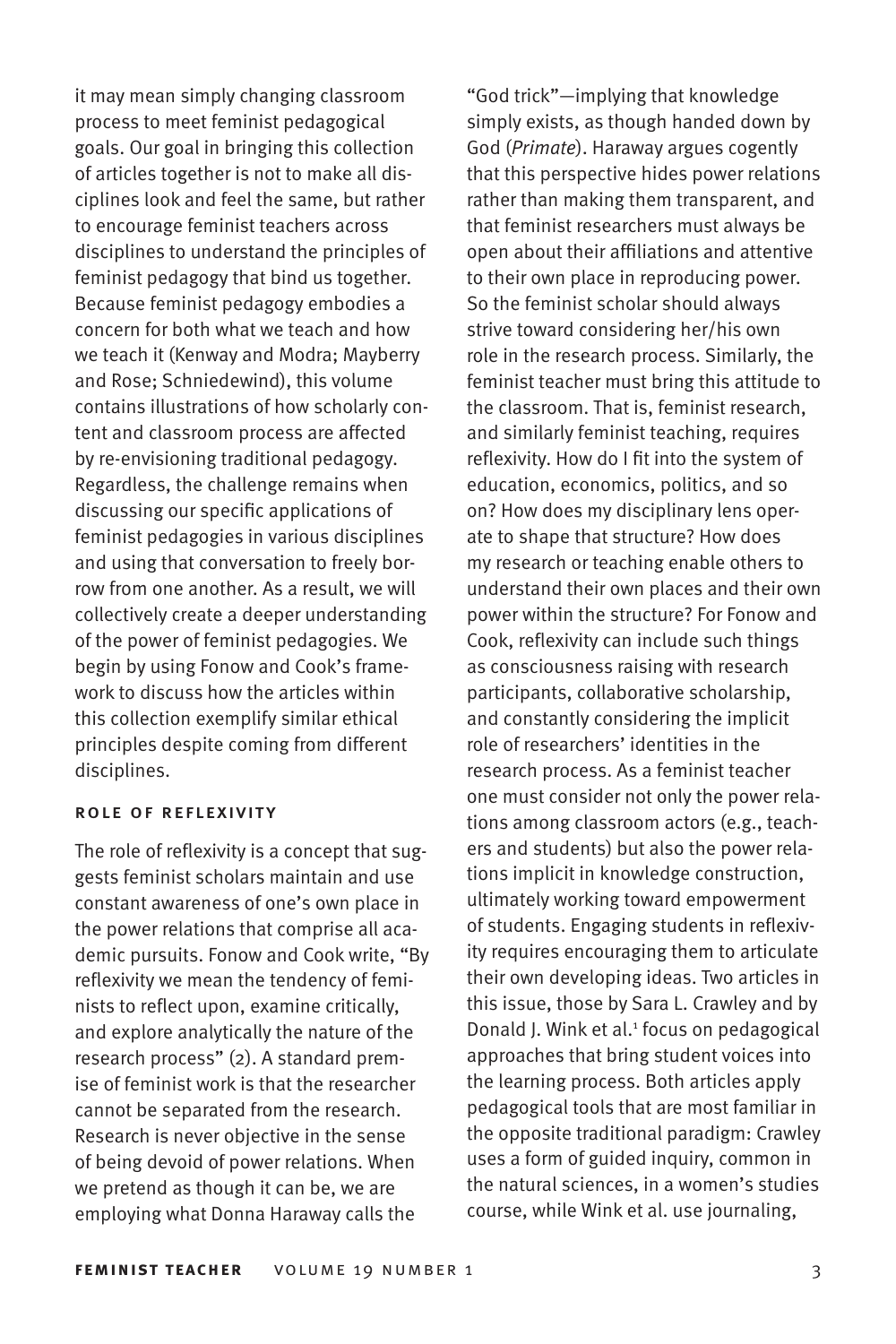common in women's studies, in a science course.

Crawley (women's studies and sociology) consistently encourages reflexivity in her classroom, for both students and herself, citing two examples of pedagogical practices that support reflexivity and discussing the implications of these practices for her own growth as a feminist teacher and scholar. First, in everyday classroom processes, Crawley describes a focus on questioning rather than on lecturing, which she argues is a pedagogy that can be applied regardless of discipline. Second, Crawley describes two capstone assignments that engage students directly in the scholarly practices of her discipline. The "autoethnography" and the "feminifesto" compel students to reflect on disciplinary content as it relates to their own lives and to develop their personal/ political identities. Ultimately, Crawley discusses the important role teacher reflexivity plays in her own scholarly development, as well as how it informs ways in which she can push students to new understandings of the material. Her chosen feminist pedagogical practices help students create scholarly reflections on self and identity and can be utilized by other disciplines to meet pedagogical goals concerning student engagement and empowerment.

Similarly, Wink et al. (chemistry) tackle the problem of authentic student engagement in the science classroom by incorporating a semester-long research and writing assignment that enables students to investigate scientific topics related to strong personal, career, or health interests. Students practice self-reflexivity by journaling about their experiences in the course and with the assignment as the course unfolds. In the article, Wink et al.

present student voices from the journals to inform their discussion of their *own* reflections about the problems and promises of this assignment. Authentic engagement leading to student self-empowerment is a difficult pedagogical goal, and Wink et al. demonstrate that teacher selfreflexivity requires acknowledging both successes and failures—the teacher must also be "authentically engaged" in learning how to create assignments and conditions that can empower diverse students. This article helps us understand how reflexivity can be used to improve student engagement in general education courses, particularly those in which some students feel marginalized.

Both of these articles offer helpful pedagogical ideas but also raise challenges for the future application of feminist pedagogy across disciplines. We have asked readers to consider these articles from the perspective of seeking to enrich their own feminist pedagogical practices, regardless of discipline. For example, what do teachers in the sciences, in which guided inquiry typically focuses on helping students discover the physical world (often leaving very little room for reflexivity), have to learn from Crawley's feminist application of guided inquiry in a nonscience course? If the course content of a discipline is not directly concerned with the study of people's lives or interactional experiences (e.g., the culture portion of the nature/culture divide), as it is in Crawley's case, can it be done? Or is Wink's approach, with journaling and individual projects, a better fit for supporting student reflexivity in a science course? For those already familiar with journaling, how does Wink et al.'s use of journaling in a science context differ from your own? Which of these differences can you incorporate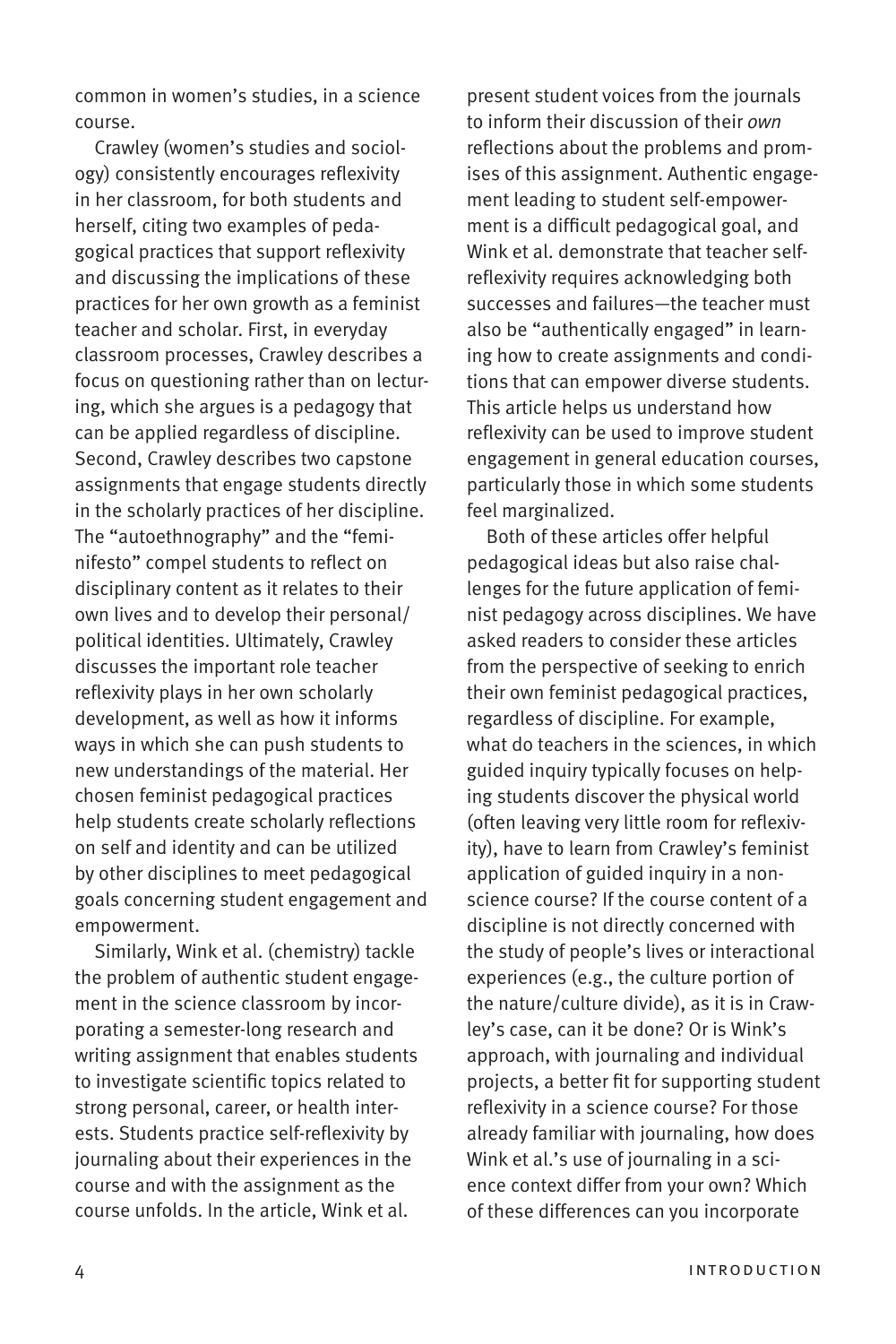into your own practice to create a more empowering experience for your students? As you read these two articles reflecting upon the role student identities and reflexivity can play in guiding students toward their educational goals, contemplating pedagogies across disciplines is necessary to exercise your own reflexivity.

#### action orientation: empowering lives

The second of Fonow and Cook's themes, action orientation, argues that all feminist academic work should focus on positive social change. That is, it should work toward creating social justice, not simply end as a study filed in a library. Hence, feminist research (and, we argue, feminist teaching) must have an underlying intention toward social action. Referring to critical race studies, Marxist analyses, and LGBT studies, Fonow and Cook note that these area studies actively engage "a more constructive reformulation of the action agenda in research" (5). That is, these area studies, and feminism more broadly, take social action as the intended purpose of academic study. We engage this research to create social change—to strive for justice—in knowledge construction, teaching, public policy, and political action. What this means for feminist pedagogy is that we should acknowledge and foreground the implications for social change that are inherent in our areas of study.

Rhonda L. Williams (school counseling) and Abby L. Ferber (women's studies and sociology) describe the overall goal of the Smart-Girl program to improve women's lives, a move toward equity and social justice. Feminist research, Williams and Ferber argue, has identified adolescence as a difficult time in which girls are often "plagued by low self-esteem,

eating disorders, high rates of depression, and a feeling of lack of control over their own lives." Smart-Girl, a mentoring program that provides service-learning opportunities for college students to interact with adolescent girls, was designed with these concerns in mind. Aspects of the program's curriculum (e.g., mentoring, experiential learning, role play, etc.) can be applied in an array of disciplines, courses, and communities. Williams and Ferber provide details about their implementation of Smart-Girl, which is explicitly aimed at providing young girls with the opportunity to learn problem-solving and conflict resolution skills, build social competencies, and enhance self-esteem. Yet Smart-Girl is not a top-down organization. A reciprocal relationship of learning is encouraged between adolescent girls, college undergraduates and graduate students, and college instructors. Williams and Ferber discuss how the Smart-Girl program provides girls with self-affirming strategies that allow them to move beyond self-destructive discourses of femininity. Smart-Girl encourages participants to actively express their ideas and to engage competently in both private and public settings. In essence, the program teaches girls agency, a key component of working for social change.

In terms of future pedagogical applications, we ask readers of this article to consider how feminist service-learning programs could be created within and between their own disciplines. The positive example set by this article encourages us to go beyond the academy and to envision the ways in which a broader community could benefit via access not only to feminist pedagogy but also to interdisciplinary knowledge about critical issues for the community. Because Smart-Girl brings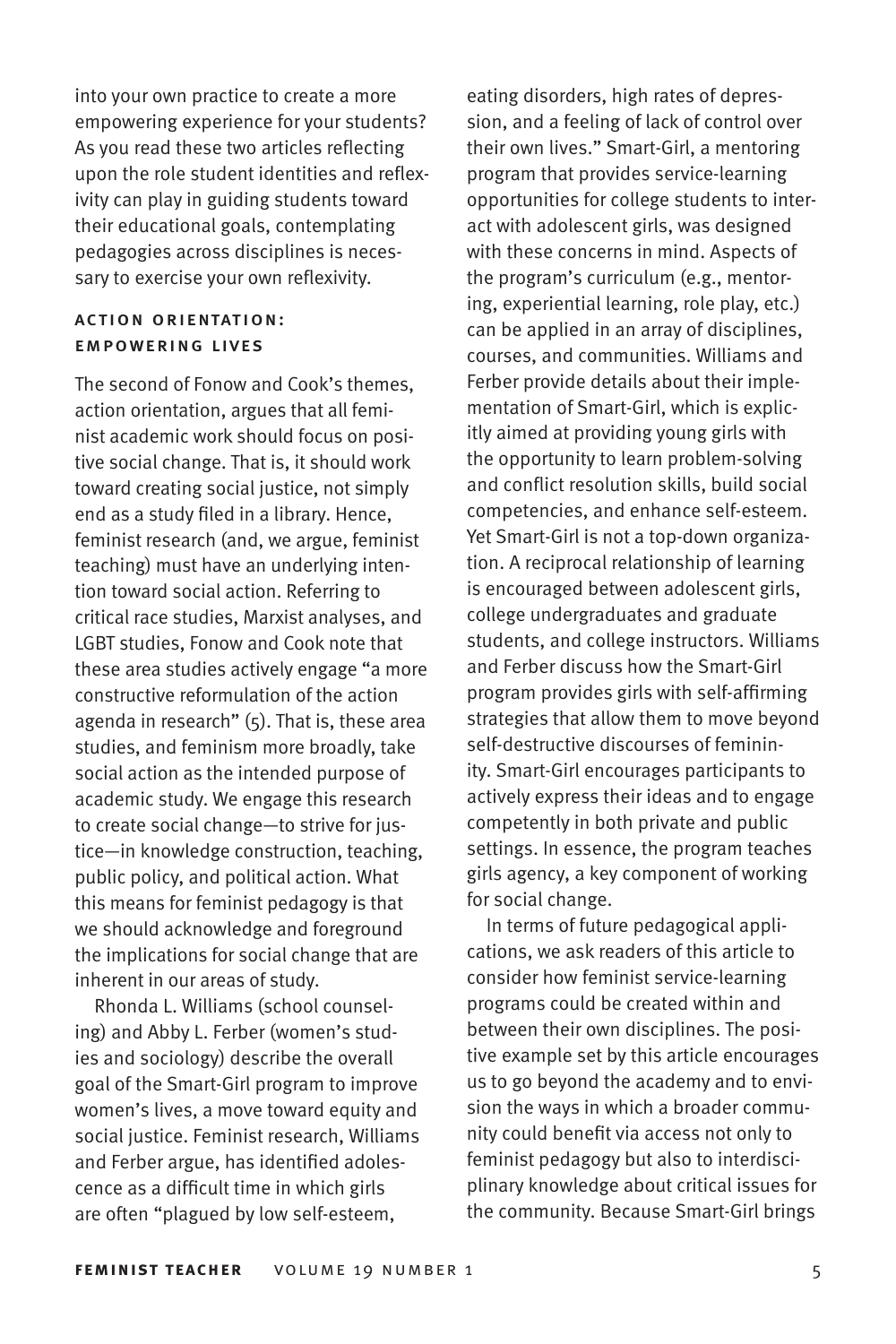together a variety of stakeholders from a range of social locations, how might it be a model for systemic change? What aspects of this model are readily applicable for your disciplinary knowledge and even your current service-learning projects?

#### attention to affect: acting responsibly towards our students

A third theme that Fonow and Cook use to characterize a feminist orientation includes a refusal to separate the rational from the emotional. In other words, paying attention to the affective components of academic work is not about emoting on cue, but rather seeking to explode the falsehood that humans can fully separate the logical/rational being from the emotive being. Logical positivism has tended to err on the side of ignoring the affective parts of human experience. Feminism argues this separation of the rational from the emotional is a false dualism. Hence, one premise of feminist work is to be conscious of the relationship between the rational and emotional in the human experience. Instead of prioritizing the rational, feminist work is to translate the false dualism into a dialectic that informs both research and teaching.

Acknowledging the importance of affective dimensions of learning, Alesha Durfee and Karen Rosenberg (both social scientists from women's and gender studies) recognize that students' experiences of violence can enter into the teacher/student relationship in unforeseen ways. For them, listening carefully to students who want to share these experiences—whether course content, course processes (e.g., a class discussion), or a recent experience outside the classroom sparks the need for a student to speak—is a responsibility of feminist pedagogy. However, college faculty rarely receive training about how to handle students in crisis and can feel overwhelmed by this responsibility. In addition to discussing the resources available to teachers and administrators, Durfee and Rosenberg describe an advocacy-based counseling (ABC) perspective that explains how to address the needs of students in crisis responsibly. They engage a discussion about the necessity for feminist teachers to reconfigure their relationships with their students in order to assist students in crisis while maintaining appropriate professional boundaries. Their discussion illuminates the inextricable nature of the affective domain as a part of effective feminist pedagogy.

In terms of broader applications of their work, Durfee and Rosenberg provide us with a detailed list of things to do to prepare for being responsive and responsible to students who experience a crisis as a result of exposure to course materials on emotionally difficult topics. Pursuing that ethic, students are often upset about any number of situations that simply happen while students are in college (e.g., rescheduling an exam due to death of a relative, a problem relationship impeding completion of coursework, a failed exam or poor grade, or others). We ask readers to consider: how could advocacybased counseling principles be applied in responding to many forms of crisis not necessarily brought on by the course topics? In what ways are teachers across disciplines—not only those in disciplines where sensitive topics are discussed responsible for students' well-being when these situations arise, and how can they best respond? Attention to the affective components of learning, or the refusal to separate the rational from the emotional,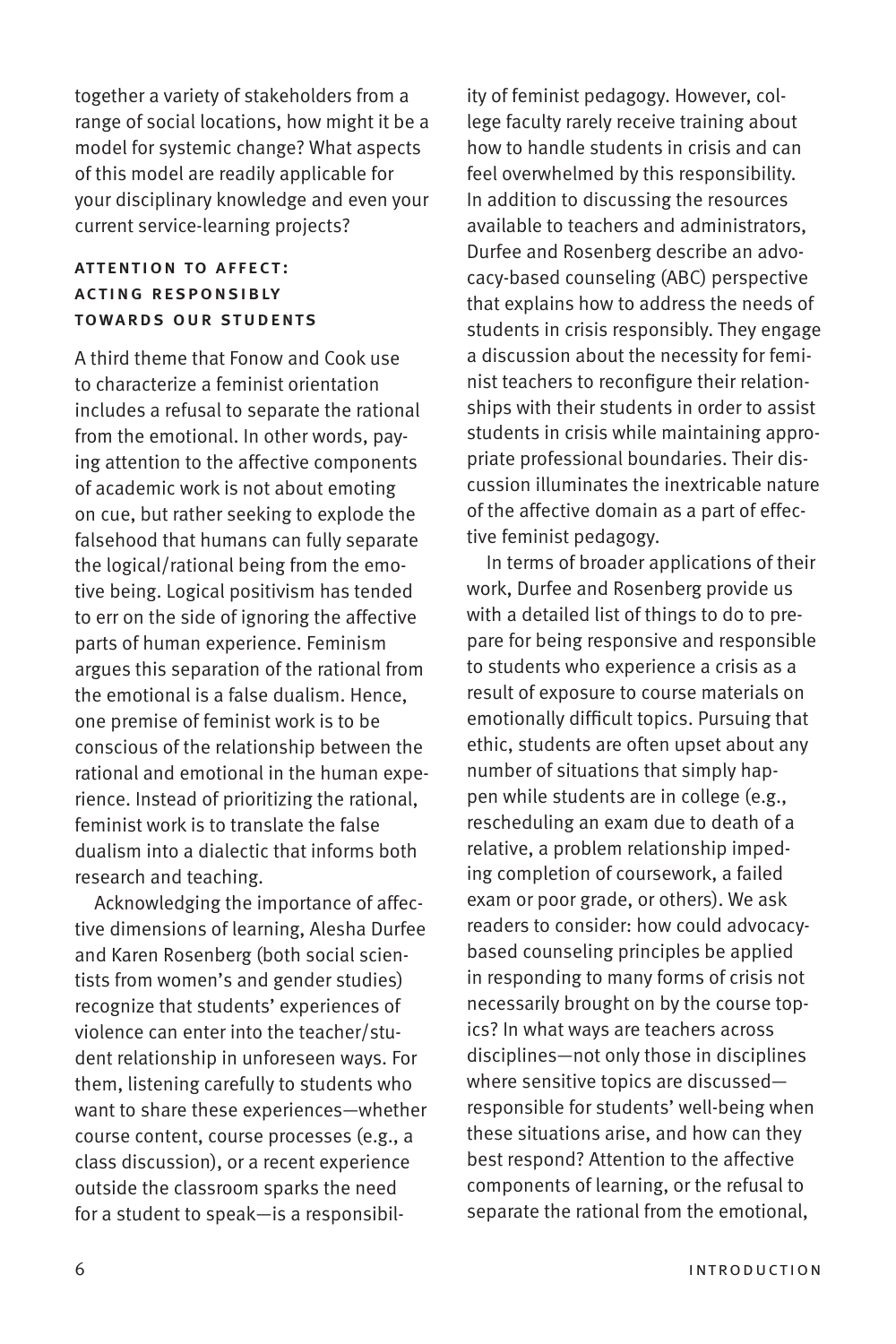means that feminist teachers do have an obligation to respond to students as whole beings, complete with emotions.

#### use of situation at hand: making local and global connections

Finally, feminist work, according to Fonow and Cook, makes use of the situationat-hand. Rather than confining feminist scholarship to distant realities, it is more useful to define and study issues, themes, and ideas that are important to local people: feminist work begins with a concern for everyday life (Smith). Hence, one need not go somewhere else to study; one's scholarly imagination can be engaged in the "right here." In feminist teaching, one can find issues to bring to the classroom from the everyday world of one's own life, community, or local area, making authentic points of connection between academic study and our (and our students') everyday lives. In this way, the global and local express themselves as intertwined phenomena. Both Kristina R. Knoll and Catherine Hurt Middlecamp consistently highlight the tension between global concerns and local needs inherent to learning from the situation-at-hand.

In her application of feminist disability studies to the situation-at-hand in the classroom, Knoll (women's studies) shows us how the global—the impulse for "universal design" with the goal of inclusivity—will always be insufficient because the local—individual "accommodation" addressing the needs of specific disabled people in a particular context—will remain necessary if we are to diffuse privilege and address disability-based oppression. From her critique of the "medical model of disability" that constructs people as disabled rather than acknowledging a social

system of privilege and oppression, Knoll provides a framework for thinking about issues of access as well as strategies that can be used in the classroom. In addition, gender, race, and class oppressions and privileges are common topics in feminist classrooms, but feminist understandings of privilege and oppression are still expanding to include the notion of disability. Knoll's tools for courses and departments are important steps toward creating a more liberatory classroom environment, regardless of discipline.

Middlecamp (chemistry and teacher education) engages us in a pedagogical journey based on coming to understand our responsibilities as citizens of the world. In doing so, she shares connections between the global and local, the sacred and the mundane, which have informed her evolving teaching practices. Her stories remind us that who is learning, who is teaching, and what is learned all matter; or, as she says, "these stories belong to us all." As an instructor of a non-science majors course in chemistry, Chemistry in Context (and working on the writing team for the eponymous American Chemical Society textbook), Middlecamp was originally concerned with teaching "through" the real world global issues of nuclear energy/acid rain/mining toward core chemistry content. Through her work to develop a second course titled Environmental Chemistry and Ethnicity (regarding uranium mining and the Navajo), she moved toward a paradigm that connects science and culture through issues of public policy. Hence her journey has taken her from privileging science to valuing science and culture equally, and she continues to rework her approaches to course content in a way that recognizes the emancipatory potential of general education courses.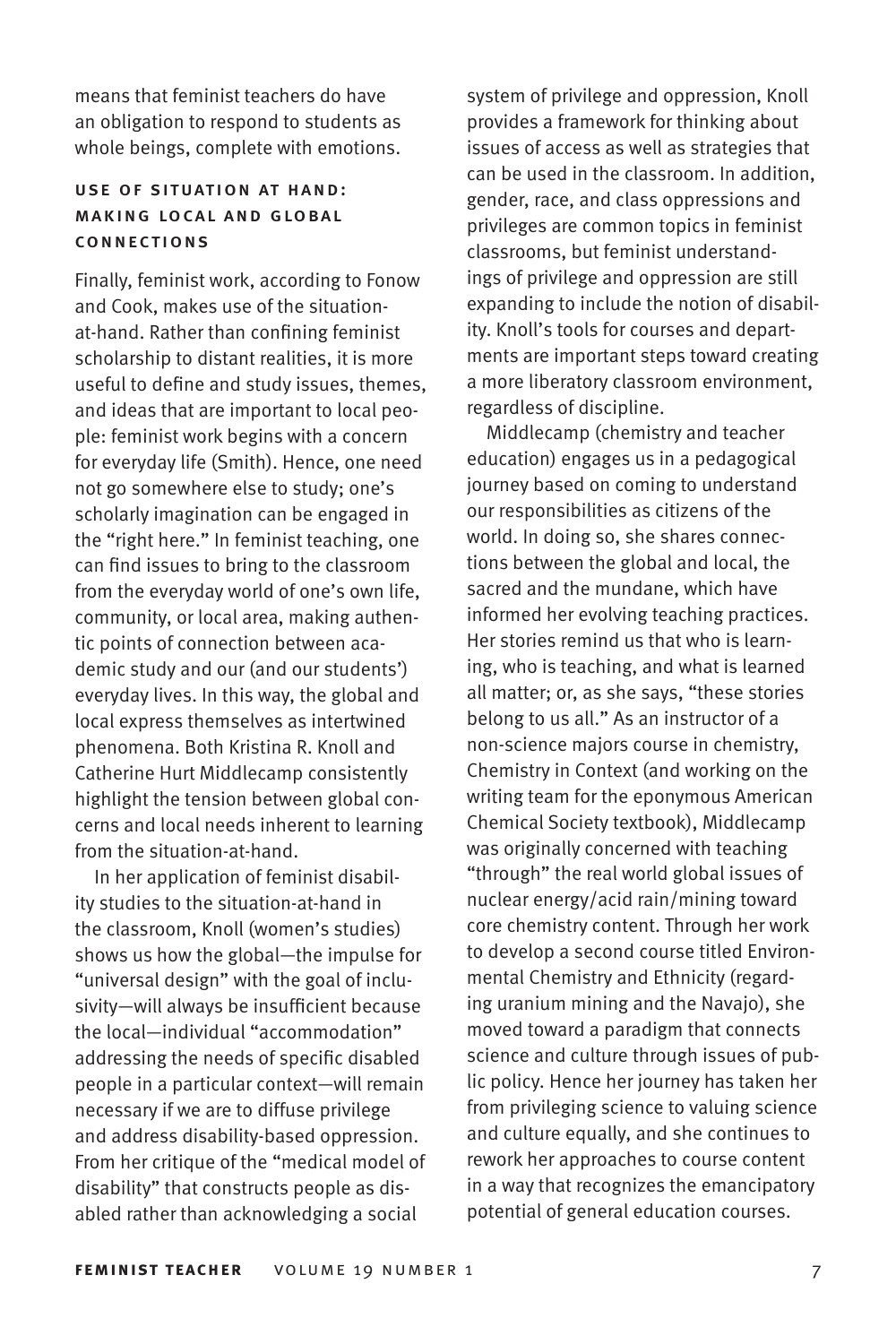As such she shows her willingness to translate her own personal stories to larger issues that speak to feminist educators. Ultimately she asks us to use what we learn (local) to initiate social change (global).

Both Knoll and Middlecamp centrally locate a critique of Western binaries in their course content and pedagogical processes. Knoll engages the nature/culture binary by challenging us to think about our understanding of bodies as based in cultural rather than natural phenomenon. Her work allows us to highlight the false dichotomy between nature and culture. Also, she questions the logic of choosing either a global or local solution, making it clear that this false choice will always be undesirable. Middlecamp repositions science and culture on equal footings through her curriculum, re-envisions the learning relationship of teacher to student (and student to teacher), and advocates for understanding how our curricula could intersect with the concerns of local and global communities. In sum, these two articles challenge all feminist teachers, regardless of disciplinary location, to critique hierarchal binaries in many forms as they play out in our curricula and classroom processes.

## Interdisciplinary Conversations in Support of Feminist Pedagogies

Although we have placed each of the articles in these guest-edited issues under a particular theme or ethical principle, we want to remind the reader that each article contains echoes of all the themes. After Fonow and Cook, we have used these themes as a working description of a multi-faceted feminist pedagogy. Taken as a whole, these four themes work together

to personalize academic study—bringing it into the realm of our own lives and the lives of our students. The articles in this issue provide practical applications of the principles of feminist pedagogy. They include discussions of both classroom process and curriculum content—the how and what of feminist teaching. The goal is for all of us to become deeply involved—as researchers, teachers, and students engaging ideas, not for the exam or for the scholarly publication, but in order to become critical, concerned citizens. We believe this charge is not the purview of any one discipline or scholar but must be taken up collectively, across disciplines, and in earnest conversation among feminist educators.

Anke Finger and Victoria Rosner suggest that the move toward interdisciplinarity provides feminist scholars with the opportunity to "challenge the forms knowledge takes in the disciplines, to search for omissions, gaps, and erasures, and to pursue investigations that disciplinary structures may preclude" (499). One significant gap is the lack of institutional support and reward for interdisciplinary discussions of teaching at the college level. Not only does teaching itself tend to be undervalued, but also disciplinary structures reward different forms of knowledge, and disciplines vie for power within the hierarchical academy. At worst, each of us is left with our own commitments to our disciplines and our own proprietary views about the pedagogies we use. As a result, we often have difficulty learning from one another about feminist pedagogies as they appear across disciplines, particularly across the nature/ culture divide (*Feminist Teacher* is one of the few venues in which you will find articles with a pedagogical focus from across disciplines). However, even the articles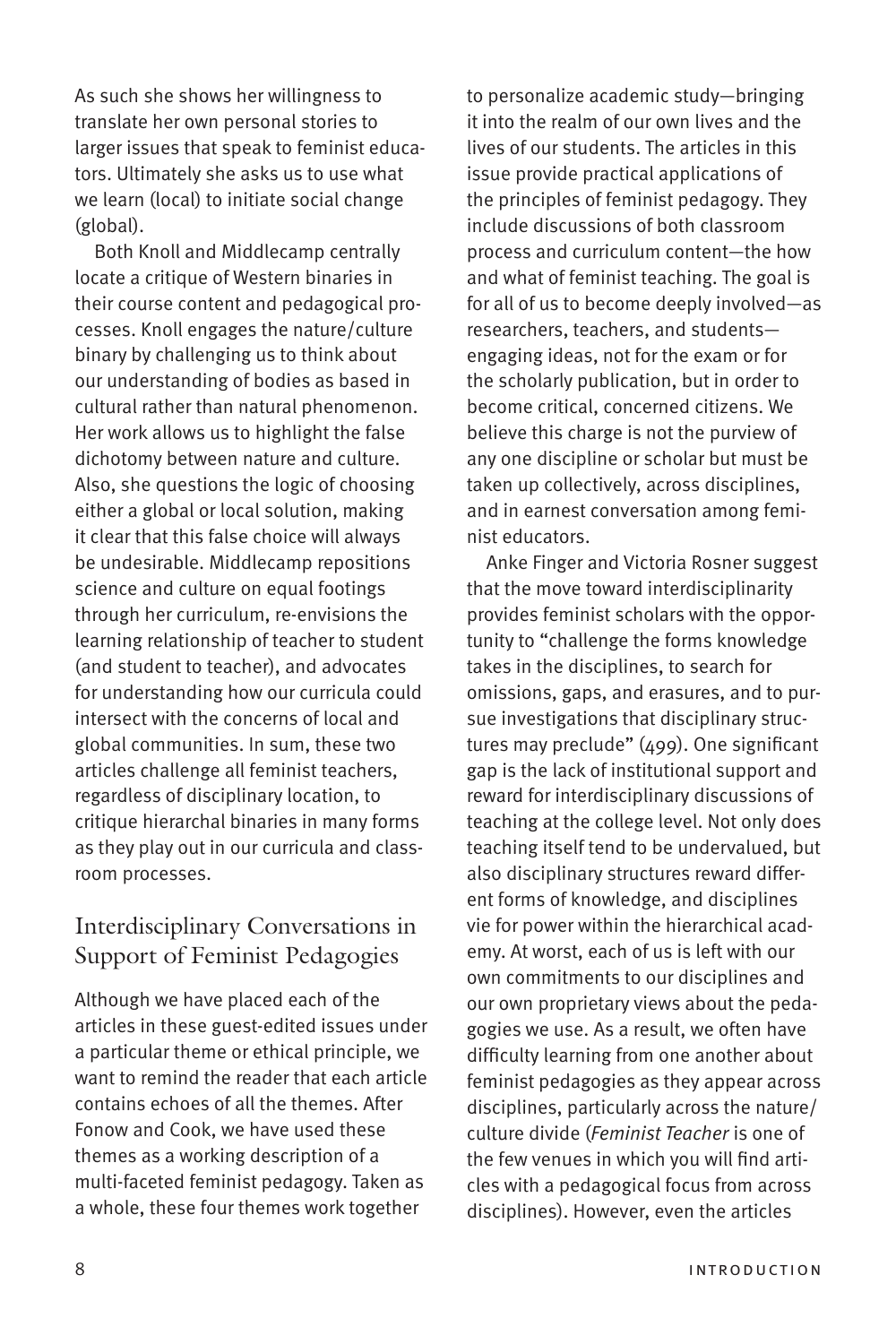in this volume are still ultimately rooted within particular disciplines. While we made comparisons across pairs of articles and highlighted several cross-disciplinary interpretations of similar feminist pedagogies as part of our discussion of Fonow and Cook's common themes, we found it hard to stop there. In fact, although the authors did not read each others' work, as editors we experienced many of these articles as speaking directly to one another, particularly across the nature/ culture divide. This is perhaps not surprising, since the three of us were speaking across that same divide ourselves as we worked to construct this special issue. What seemed innovative and exciting to one of us would often seem "old hat" to the others. Discussions of similarities and differences between the two articles about science courses (Wink et al. and Middlecamp) and the other three articles kept us committed to working on the project: we were learning a tremendous amount. Therefore, to further our goal of learning from interpretations of feminist pedagogies across disciplines, we want to share with you a few more of the challenges we imagine the authors would set for each other to foster the continued expansion of feminist pedagogies. In the following discussion we imagine cross-disciplinary conversations between authors.

Middlecamp and Durfee and Rosenberg both acknowledge that emotions are part of the learning experience, and they believe that these emotions must be dealt with if we are to act responsibly toward our students. Durfee and Rosenberg routinely address issues of student affect and emotions as instructors of courses on social problems, whereas Middlecamp, a chemistry teacher, is not expected to address such issues in the classroom. Drawing on

their experiences, Durfee and Rosenberg suggest to all educators that using ABC techniques can help teachers and administrators work with students in crisis. Middlecamp, who encourages us to learn from our students what should be at the center of the learning experience, would likely wonder how Durfee and Rosenberg could change their course content to meet student needs. For example, by explicitly teaching the ABC method as part of the course content, Durfee and Rosenberg would provide students—not just teachers and administrators—with an extremely empowering advocacy tool. In addition, in exploring their own pedagogical strategies and models with their students, they would be moving even closer to Middlecamp's ideal of making explicit "who is teaching." Durfee and Rosenberg, with their focus on teaching a structural analysis of social inequalities, would almost certainly applaud Middlecamp's efforts to grapple with the relationship between social problems and scientific investigation. We imagine they might also encourage Middlecamp to move beyond discussions of public policy issues and toward embedded assignments that provide students with experiences of collective activism and social change, thereby "helping students learn to exercise their own agency." At the heart of both pieces, however, is the importance of allowing all of us to tell our stories, which again reminds us that affective components must be an integral part of course design to support feminist pedagogy.

Both Knoll and Middlecamp discuss issues of accessibility. What Middlecamp says about course content (it can be intimidating, alienating, and irrelevant) is what Knoll says about classroom process (classroom environments often ignore individual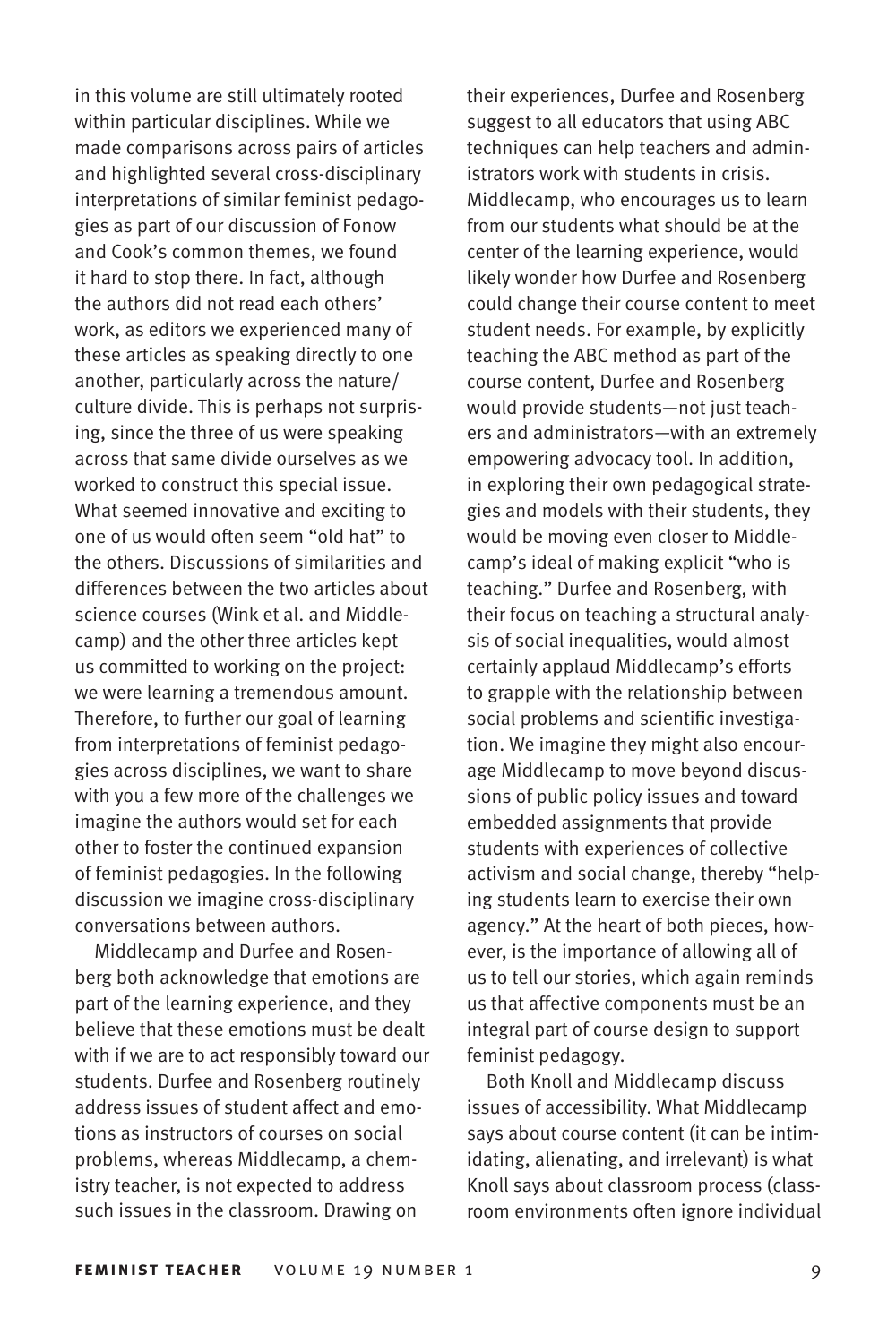student needs and can be very alienating). Both would argue that we need to examine our assumptions in order to become flexible and welcoming. Together, they describe the ethos of the feminist classroom.

We feel certain that the first questions Knoll would have for Middlecamp are: how could your assignments become more disability-friendly? What is it about your classroom or course that might be alienating to students with disabilities or prevent their voices from being heard? While we are also certain that Middlecamp would welcome these questions, others may not. Universities typically have disability offices to handle issues surrounding the teaching of disabled students—faculty may ask themselves: aren't others, better qualified than me, taking care of that elsewhere on campus? This illustrates Knoll's point about how disability issues can be pushed to the margins and resonates with Middlecamp's journey to bring people's lives into the center of the classroom experience. One way in which the marginalization of disability issues is maintained is through cultural unfamiliarity with assistive technologies. If Knoll were to bring science relevant to disability studies into the classroom, what types of new learning might occur? What would a "standard" disabilities course look like if it were to include discussions of structure/ function considerations for materials used in the development of prosthetic devices, or of the engineering challenges presented by incorporating cutting-edge technologies into mass market assistive devices, or of the biochemistry of managing potential drug interactions among medications commonly prescribed for particular disabilities? And, we must not forget, what Chemistry in Context course would Middlecamp create if the concerns of the disabled were at the center? Reading these two authors together and reflecting on their feminist pedagogies encourages us to push forward toward the goal provided by feminist science studies, which suggests the need to bring the study of science to feminism and the study of feminism to science (Mayberry, Subramaniam, and Weasel; Spanier).

Wink et al. would definitely agree with Middlecamp's argument about allowing students to choose their personal avenue to connect with the course content. Similar to Middlecamp's, Wink et al.'s pedagogical approach begins to dismantle the content boundaries between studies of nature and studies of culture by allowing students to engage the study of chemistry through their identities. The student-directed projects allow members of the course to establish "a sense of self within at least some aspect of science" by addressing issues that are commonly understood as coming under the purview of humanities or social sciences. Although Crawley doesn't ask students to organize classroom content or to think outside the disciplinary area in which she is teaching to the degree that Wink et al. do, her article does offer a similar interest in cultivating student voice through classroom process. Crawley's approach to teaching through questioning allows students to respond in a multitude of ways, which often engage their own identities and interests.

In a move toward further blurring the boundaries between disciplines, Wink et al. would likely ask Crawley to examine feminist literature focusing not on the deconstruction or critique of science but on its feminist reconstruction, and to explore how she might use this literature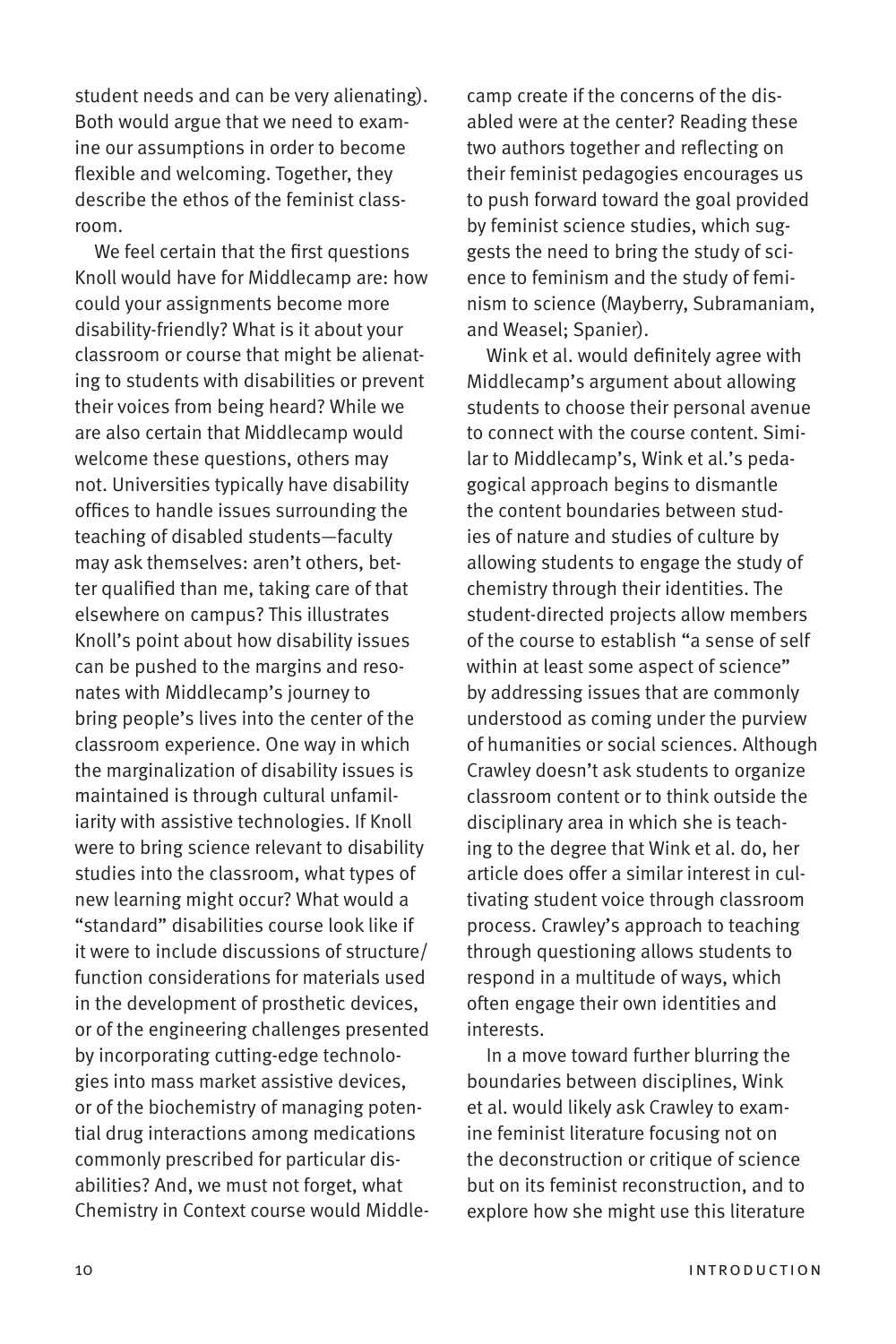to respond to and to encourage students whose interests, for example, are in the biological or physiological factors associated with bodies. Crawley's pedagogy pushes her to consistently reflect upon her *own* understanding of the area of study as well as the place of classic works in the canon of her discipline. Therefore, in turn, Crawley would likely ask Wink et al. what they learn about their own discipline through allowing students to voice their own interests and identities.

Finally, Wink et al. judge their own pedagogy with a critical eye, stating what has failed—that not all of their students engage intimately in their science projects. This is an important point for all feminist teachers, regardless of discipline, to consider. What might we learn about our own pedagogies if we allow ourselves to reflect on why some students do not engage with our feminist course content and/or process?

Williams and Ferber's notion of feminist service learning advances the feminist academic project even further by taking it outside the college classroom and into the larger educational community. In this sense it challenges us all not to forget that feminist education is, at heart, an activist project. The Smart-Girl program, founded as a method to ameliorate the attrition of girls in science, technology, engineering, and mathematics (STEM), is aimed at enhancing girls' confidence, selfesteem, and problem-solving skills. Wink and Middlecamp, who are both engaged in changing the nature of the traditional science classroom to be more inclusive of diverse student populations, might ask: to what extent do traditional science curricula and pedagogical processes construct a "chilly climate" for women and girls? They would encourage Williams and Ferber to consider: how could Smart-Girl extend its focus beyond helping girls adjust to a traditional curriculum, instead using their consciousness-raising groups to learn from the interaction of their adolescent girls and college-age participants how we might work toward dismantling classroom climates that are often chilly to women and girls?

Compiling these specially themed issues has engaged us, the guest editors, to consider the depth of the challenges posed by transporting principles of feminist pedagogy across disciplines. We spent much time dismantling our disciplined perspectives in order to appreciate that even something we thought we knew well could be completely transformed in another context. We feel confident that if we as feminist educators commit ourselves to engaging in difficult cross-disciplinary conversations, avoiding the traps of traditional academic hierarchies, we can make a great deal of progress toward offering our students an academy in which feminist pedagogies are omnipresent, multi-faceted, and synergistic. The challenge remains for all of us interested in feminist pedagogy to remain committed to reaching outside our disciplinary fields of focus and to continuing the conversation.

#### **NOTE**

1. The articles included in our discussion include "Full-Contact Pedagogy: Lecturing with Questions and Student-Centered Assignments as Methods for Inciting Self-Reflexivity for Faculty and Students," "Facilitating Smart-Girl: Feminist Pedagogy in Service Learning in Action," "Fostering Preservice Teacher Identity in Science through a Student-Selected Project," "The Old Woman and the Rug: The Wonder and Pain of Teaching (and Learning) Chemistry," "Teaching Sensitive Issues: Feminist Pedagogy and the Practice of Advocacy-Based